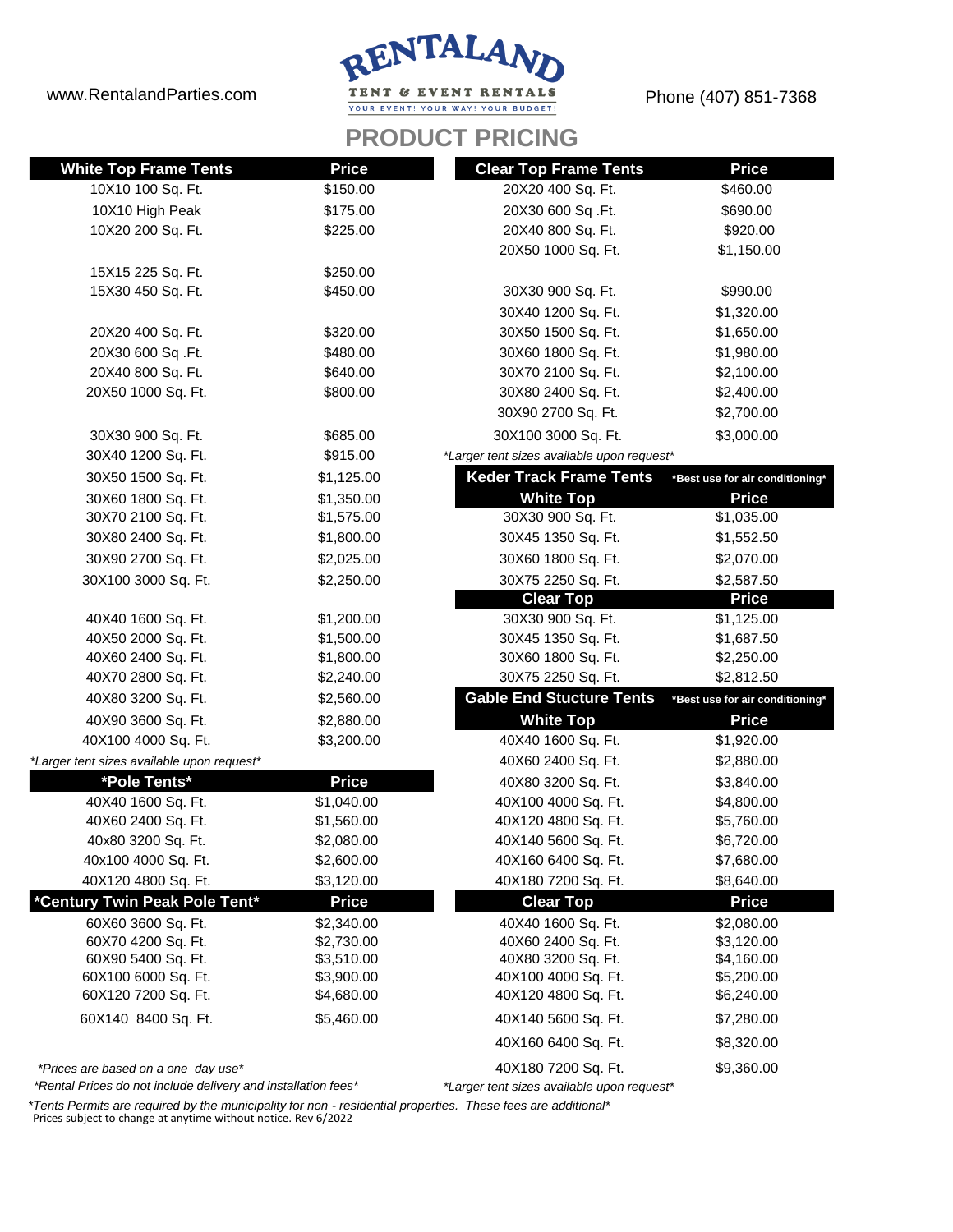| <b>Tent Accessories</b>                          | <b>Price</b>                               |                                                         |                                          |
|--------------------------------------------------|--------------------------------------------|---------------------------------------------------------|------------------------------------------|
| Solid Sidewalls - 20'W x 8'H                     | \$20.00 ea.                                | <b>Tent Lighting</b>                                    | <b>Price</b>                             |
| Cathedral Window Sidewalls - 20'W x 8'H          | \$35.00 ea.                                | Market Lights                                           | Call for Price                           |
| Keder Walls Clear/Solid/Window                   | Call For Price                             | <b>String Lights</b>                                    | Call for Price                           |
| White Tent Liners & Colored Liners               | Call For Price                             | High Bay Lights                                         | \$75.00                                  |
| <b>Tent Draping</b>                              | Call For Price<br>\$25.00 ea./ \$35.00 ea. | <b>Chandeliers</b><br>Silver-Crystal                    | <b>Price</b><br>\$175.00 ea.             |
| Leg Drapes - Satin/Sheer<br><b>Tent Flooring</b> | Call For Price                             | Large 2 Tier Crystal                                    | \$295.00 ea.                             |
|                                                  |                                            | <b>Gold Crystal</b>                                     | \$175.00 ea.                             |
| Dance Floor - Indoor or Outdoor                  | <b>Price</b>                               | Large 12 Light Gold Crystal                             | \$295.00 ea.                             |
| Wood Parquet Vinyl W/Subfloor                    | \$2.00 Sq Ft                               | White Wrought Iron Crystal                              | \$295.00 ea.                             |
|                                                  |                                            | <b>Black Wrought Iron Crystal</b>                       | \$295.00 ea.                             |
| <b>BilJax Staging</b>                            | <b>Price</b>                               | <b>Chairs</b>                                           | <b>Price</b>                             |
| 4'x4' Sections - 12" or 18" High                 | \$34.00 ea.                                | <b>Black Plastic Folding</b>                            | \$1.50                                   |
| Stage step - No Railing                          | \$35.00                                    | White Padded Resin Folding                              | \$3.25                                   |
| Stage skirting - 14' Long                        | \$15.00 ea.                                | Mahogany Padded Resin Folding                           | \$4.00 ea. w/ Setup                      |
| (Includes Black indoor/outdoor carpet)           |                                            | *Gold Resin Chiavari Chair<br>with Tufted Seat Cushion* | \$5.50 ea. w/ Setup<br>*Security Deposit |
| <b>Décor Drape</b>                               | <b>Price</b>                               |                                                         |                                          |
| Expo/Banjo Pipe & Drape Black or White           | \$65 per 10' Section                       |                                                         |                                          |
| <b>Satin Collections</b>                         | Starts at \$120 per 10' section            | <b>Specialty Seating</b>                                | <b>Price</b>                             |
| <b>Sheer Collections</b>                         | Starts at \$140 per 10' section            | Gold Tufted King Louis (set of 2)                       | \$45.00                                  |
| Lace & Embroidery Collection                     | Call for price                             | White Tufted King Louis (set of 2)                      | \$45.00                                  |
| DIY Backdrops                                    | Call for price                             | Wooden Bench w/ Cushions                                | \$45.00                                  |
| <b>Custom Ceiling Draping</b>                    | Call for price                             |                                                         |                                          |
|                                                  |                                            | <b>Bars</b>                                             | <b>Price</b>                             |
| <b>Tables</b>                                    | <b>Price</b>                               | Bar Set W/Top and Linen                                 | \$40.00                                  |
| Farm Table - Sweetheart 30" W x 45" L            | \$65.00                                    | 5' Rustic Bar On Wheels                                 | \$75.00                                  |
| 36" Round Seats 2-4                              | \$9.25                                     |                                                         |                                          |
| 48" Round Seats 4-6                              | \$9.75                                     |                                                         |                                          |
| 60" Round Seats 6-8                              | \$10.75                                    |                                                         |                                          |
| 72" Round Seats 8-10                             | \$17.50                                    | <b>Miscellaneous Items</b>                              | Price                                    |
| 6'X30" Banquet Seats 6-8                         | \$9.50                                     | Podium (Wood) - No Mic                                  | \$95.00                                  |
| 8'X30" Banquet Seats 8-10                        | \$10.50                                    | Barricades Aluminum 8'x42"                              | \$13.00 ea.                              |
| 36" High Boy Cocktail                            | \$14.95                                    | <b>Pedestal Fans</b>                                    | \$65.00 ea.                              |
| Classroom Table 6'x18"                           | \$12.00                                    |                                                         |                                          |
| 1/2 60" Round Table                              | \$15.00                                    |                                                         |                                          |
| 25.5" Stainless Steel Folding<br>Cocktail        | \$25.95                                    | <b>Wedding Structures</b>                               | <b>Price</b>                             |
| Western Farm Table - 3'x8' Rectangle<br>Seats 8  | \$160.00                                   | 10ft Round Ring Structure 8ft-20ft Tal                  | \$300.00                                 |
| Western Farm Table - Sweetheart 3'x5'            | \$95.00                                    | Rustic Wooden Arch                                      | \$100.00                                 |
| Western Farm Table - Cake 42" Rnd x<br>32" Tall  | \$55.00                                    | Infinity Arch (décor not included)                      | \$150.00                                 |
| Western Farm Table - 5'x5' Square<br>Seats 8     | \$160.00                                   | White Hydrangea Flower Wall Set                         | \$500.00                                 |
|                                                  |                                            |                                                         |                                          |

Prices subject to change at anytime without notice. Rev 6/2022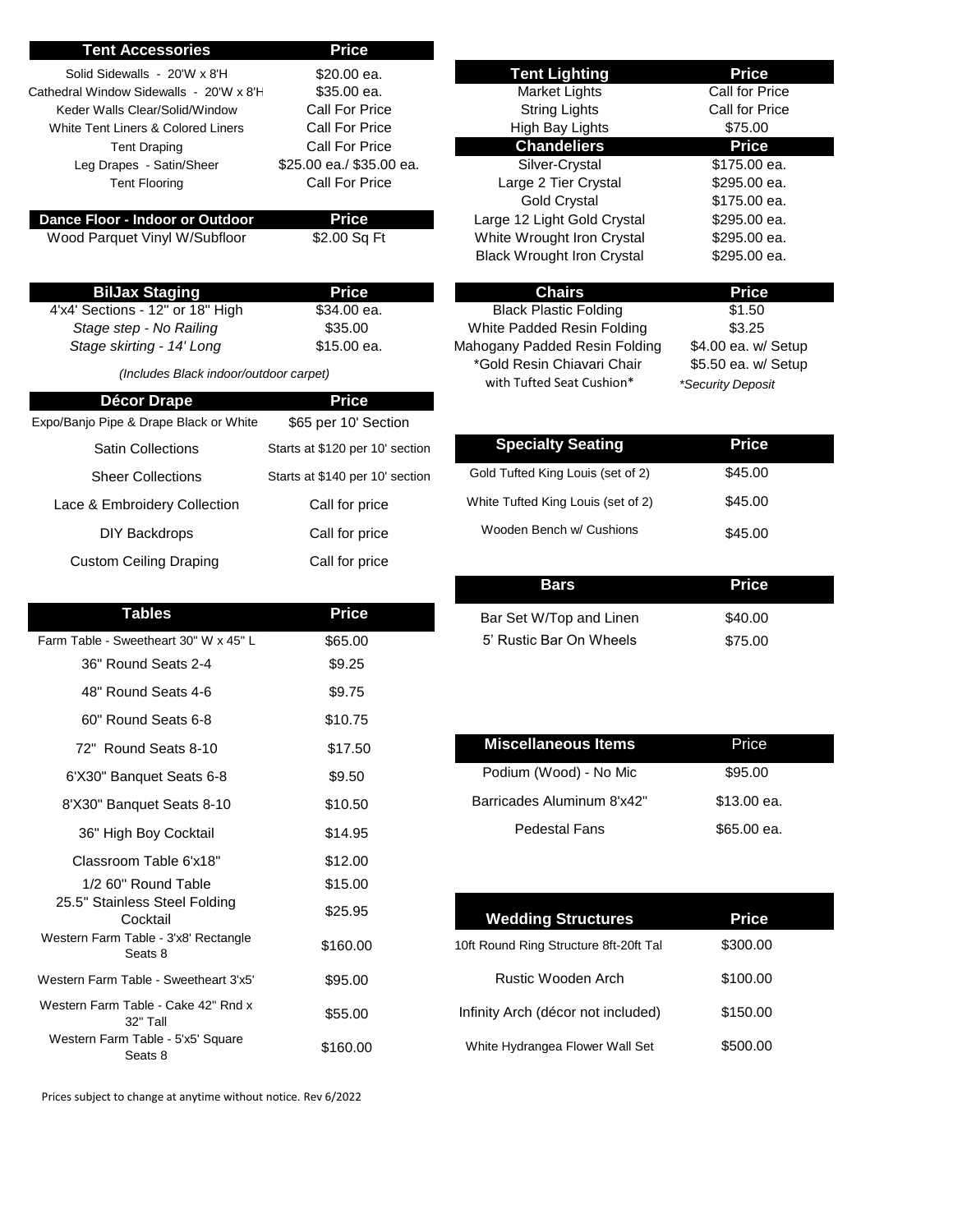| <b>Charger Plates</b> | <b>Price</b> |                              |        |
|-----------------------|--------------|------------------------------|--------|
| Faux Wood             | \$1.75       | <b>Specialty Tablecloths</b> |        |
| <b>Bronze Vintage</b> | \$2.75       | <b>Satin Majestic</b>        | Price  |
| Glass                 | \$4.25       | Napkin 20" x 20"             | \$0.95 |
|                       |              |                              |        |

| <b>Napkin Rings</b>                    | Price' | 120" Round | \$17.95 |
|----------------------------------------|--------|------------|---------|
| Silver, Gold, or Rose Gold Embellished | \$0.95 | 132" Round | \$19.95 |

| <b>Polyester Tablecloths</b>         | <b>Price</b> | 90"X156" 8ft Banquet   | \$19.95      |
|--------------------------------------|--------------|------------------------|--------------|
| 90" Round                            | \$10.25      | <b>Crinkle Taffeta</b> | <b>Price</b> |
| 108" Round (48" Rnd Table)           | \$11.95      | 90" Round              | \$13.95      |
| 120" Round (60" Rnd Table)           | \$12.95      | 108" Round             | \$15.95      |
| 132" Round (72" Rnd Table)           | \$14.95      | 120" Round             | \$17.95      |
| 60"X120" (6ft & 8ft Banquet Halfway) | \$9.95       | 132" Round             | \$21.95      |
| 90"X132" (6ft Banquet)               | \$14.95      | 90"X132" 6ft Banquet   | \$18.95      |
| 90X156" (8ft Banquet)                | \$14.95      | 90"X156" 8ft Banquet   | \$21.95      |
| Napkins 17" x 17"                    | \$0.85       | <b>Glitz Sequins</b>   | <b>Price</b> |

| <b>Spandex</b>                     | Price \ | 120" Round           | \$45.00 |
|------------------------------------|---------|----------------------|---------|
| White or Black - 36" Highboy Table | \$19.95 | 90"X132" 6ft Banquet | \$45.00 |

*\*Linen sizes, colors, materials, and quantities vary. Give us a call to see what we have in stock.\**

*\*Rental Prices do not include delivery and installation fees\* \*Prices are based on a one day use\**

| <b>Specialty Tablecloths</b> |              |
|------------------------------|--------------|
| <b>Satin Majestic</b>        | <b>Price</b> |
| Napkin 20" x 20"             | \$0.95       |
| 90" Round                    | \$13.95      |
| 108" Round                   | \$15.95      |
| 120" Round                   | \$17.95      |
| 132" Round                   | \$19.95      |
| 90"X132" 6ft Banquet         | \$18.95      |
| 90"X156" 8ft Banquet         | \$19.95      |
| <b>Crinkle Taffeta</b>       | <b>Price</b> |
| 90" Round                    | \$13.95      |
| 108" Round                   | \$15.95      |
| 120" Round                   | \$17.95      |
| 132" Round                   | \$21.95      |
| 90"X132" 6ft Banquet         | \$18.95      |
| 90"X156" 8ft Banquet         | \$21.95      |
| <b>Glitz Sequins</b>         | <b>Price</b> |
| Table Runner                 | \$6.50       |
| 120" Round                   | \$45.00      |
| 90"X132" 6ft Banquet         | \$45.00      |
| <b>Rosette Satin</b>         | <b>Price</b> |
| 120" Round                   | \$25.00      |
| 90"X132" 6ft Banquet         | \$25.00      |
| <b>Embroidered/Lace</b>      | <b>Price</b> |
| Jasmine Lace                 | \$45.00      |
| Queens Lace                  | \$45.00      |



Prices subject to change at anytime without notice. Rev 6/2022